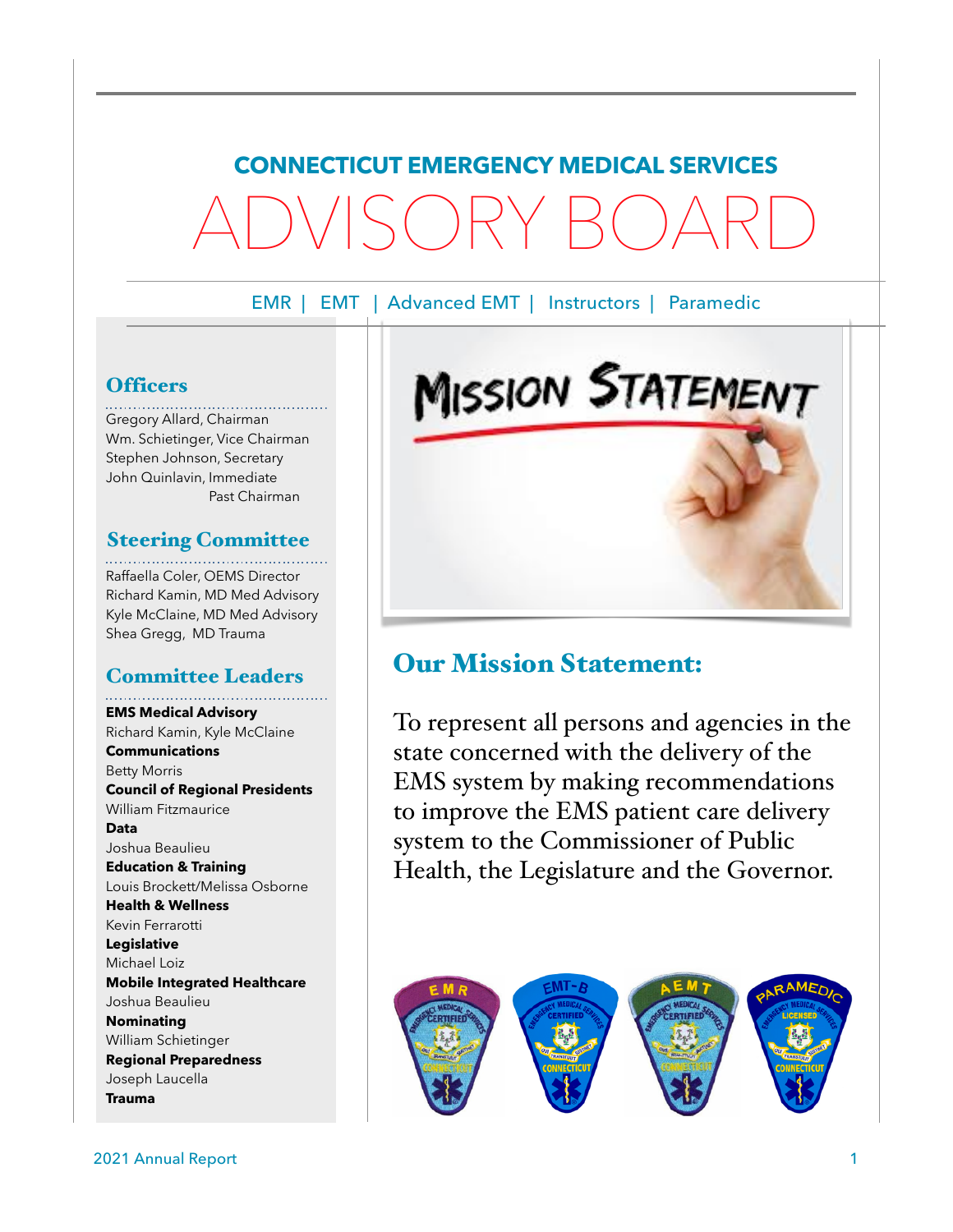

#### Appointed Members

Gregory Allard, 2015 Governor Malloy Appointee Lauri Bolton, 2012 Governor Malloy Appointee Nancy Brescia, 2007 Governor Rell Appointee William Campion, 2018 Senator Fasano Appointee Marielle Daniels, 2008 Governor Rell Appointee Stephen Dorfman, 2020 Governor Lamont Appointee Jonathan Gates, 2020 Governor Lamont Appointee Robert Guthrie, 2007 Governor Rell Appointee Stephen Johnson, 2019 Representative Klarides Appointee Joseph Laucella, 2018 Representative Ritter Appointee Michael Loiz, 2016 Representative Klarides Appointee Kyle McClaine, 2015 Governor Malloy Appointee John Oates, 2018 Governor Malloy Appointee Jay Paretzky, 2017 Senator Duff Appointee Fred Potter, 2018 Senator Looney Appointee John Quinlavin, 2021 Speaker Ritter Appointee Art Romano, 1998 Senator Jepsen Appointee William Schietinger, 2017 Representative Klarides Appointee Irene Smith, 2018 Senator Fasano Appointee

Carol Stiles, 2018 Governor Malloy Appointee Daniel Tompkins, 2019 Speaker Aresimowicz Appointee Robert Ziegler, 2018 Senator Fasano Appointee

#### *New Members Appointed 2021:*

Joshua Beaulieu, Representative Rojas<br>Sean Caffyn MD, Governor Lamont Kevin Ferrarotti, Representative Ritter Robert Glaspy, Senator Duff Stacy Robinson, Governor Lamont John Spencer, Senator Kelly

#### *Re-Appointed 2021:*

John Quinlavin, Speaker Ritter

#### *Open Seats:*

#### Governor Appointments

CT Police Chiefs Association CT College of Emergency Physicians CT Association of Director's of Health CT State Police

#### Legislative Leadership Appointments

Advanced Emergency Medical Technician Other Area of Expertise (2)

#### Ex-Officio Members

Mark Blake, Region 1 EMS Council President Raffaella Coler, OEMS Director \* William Fitzmaurice, Region 2 EMS Council President Richard Kamin, OEMS MD \* Fred Rosa, Region 5 EMS Council President Daniel Tauber, Region 3 EMS Council President Maria Wilson, Region 4 EMS Council President

\* Commissioner of Public Health Appointees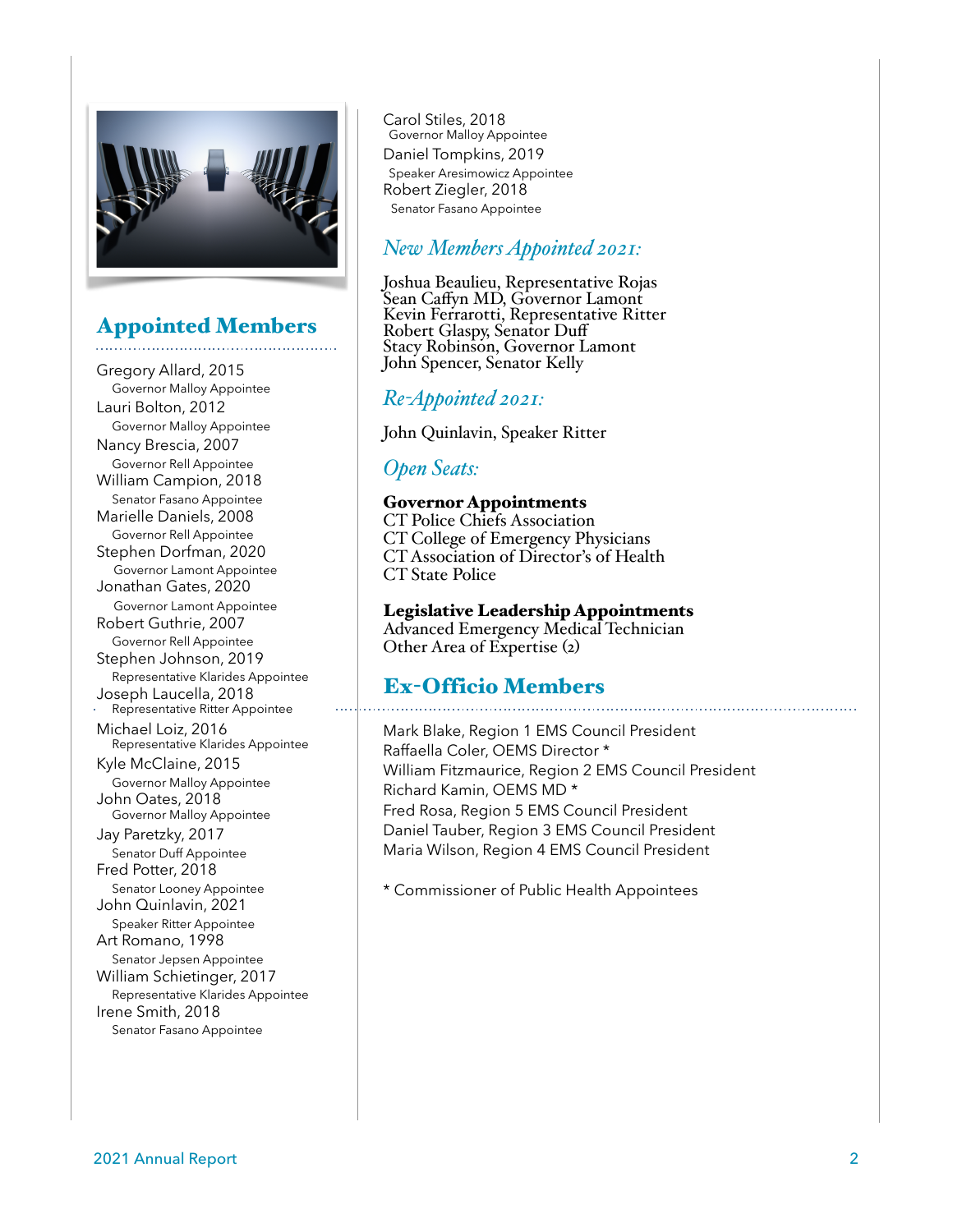

### CT EMS Providers

| EMR - 7409        | $+272$  |
|-------------------|---------|
| EMT - 16399       | $+1865$ |
| <b>AEMT - 35</b>  | $+11$   |
| Instructors - 837 | $+105$  |
| Paramedics - 2801 | $+199$  |
|                   |         |

#### Board Presentations

National EMS Compact Human Trafficking

Law Enforcement & EMS Breakout Session

Topics discussed include: Police Emergency Evaluation Request (PEER) forms, sedation at the request of officers on scene and transportation of patient's in "custody".

Reached out to Law Enforcement community through the CT Police Chief's Association. Letters were directed to their regional directors to try and engage at a regional/<br>local level.

Follow-up is just beginning to occur as the communication went out in late 2021.

The goal is to try and educate<br>everyone about the concern and to<br>try and create some sort of standard for EMS and Police to follow statewide.

#### 2021 CT EMS Awards

**EMS Agency of the Year:** Wallingford Fire Department (Career) Echo Hose Ambulance (Combination) **Lifetime Achievement Award:** Helen "Bunnie" McQuilton, Stratford EMS **Volunteer of the Year Award:** Aaron Franzi, Harwinton Ambulance **Distinguished Achievement Award:** Andrew Weber, Trumbull EMS **Educator of the Year Award:** Melissa Osborne, Ambulance Service of Manchester **EMS Supporter of the Year Award:** William Chin, Town of Trumbull Director of IT **Physician of the Year Award:** Dr. Mark Cicero, Yale New Haven Hospital **Legislator of the Year Award:** Senator Julie Kushner, 24th District **Unit Citation Award:** South Windsor Technical Rescue, March 22, 2021 South Windsor Fire Department South Windsor Police Department Ambulance Service of Manchester East Hartford Fire Department Broadbrook Fire Department Lifestar South Windsor Public Works Department Environmental Service South Windsor 911 Dispatch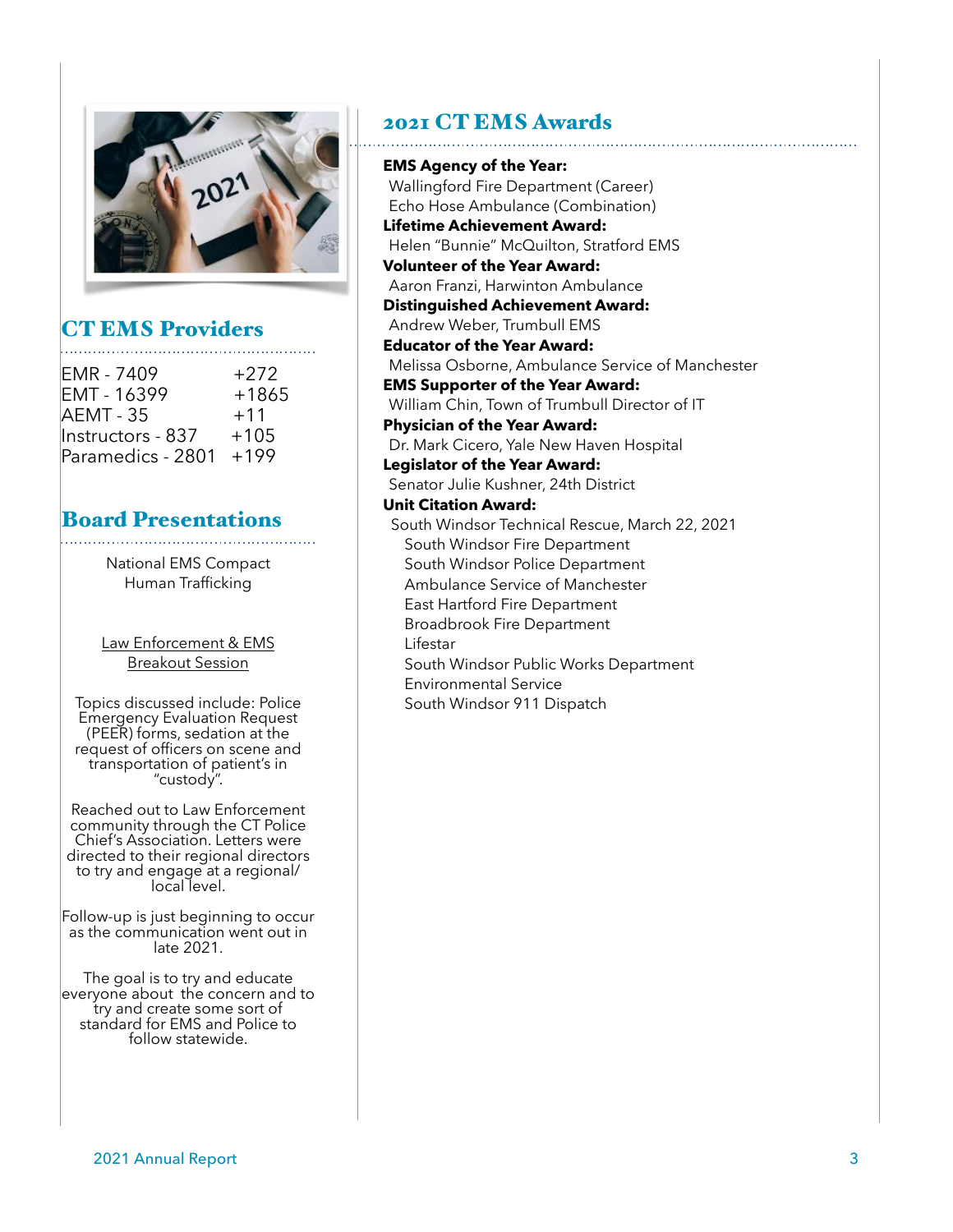#### *Board Accomplishments 2021*

We met 10 times virtually and once in person

Participated in the Office of Health Strategy Statewide Health IT Plan

Prepared a rough draft of a statewide directory and communication professionals are reviewing for detail (CMED/SIEC).

Continued to review and revise the Forward Movement of Patients Plan (FMOP) (Regional Collaboration)

Conducted a meeting at EMS PRO in October for all EMS service leaders collaboration and for information sharing. (Regional Collaboration)

Continue to be part of subcommittee to focus on inter-facility transports (IFT), updated online presentations for OEMS website. (Education & Training)

Continued to meet with new committee members and OEMS. Changes in data software will make reporting in 2022 a very real thing. (Data)

Medical Advisory Committee - reviewed and updated the CT EMS Scope of Practice as it related to the<br>newly released National EMS Scope of Practice, updated Statewide Minimum Equipment List, reviewed and updated statewide protocols including a COVID annex, collaborated with Trauma Committee to update Trauma Triage Protocols, updated paramedic education requirements for airway intubation/airway management, created and distributed a position paper on Emergency Medical Dispatching, started a collaboration with CMED Committee to update Diversion document and the CARES program was expanded into all five EMS regions by including the CT CARES representative into the Medical Advisory Committee meetings.

#### *Legislative*

The committee, Board Leadership and members testified to support and oppose a number of bills involving EMS during the virtual 2021 session. We supported things like Medicaid Rate increase, Seat Belt Law Expansion, MHFA and PTSI and we opposed Stretcher Vans.